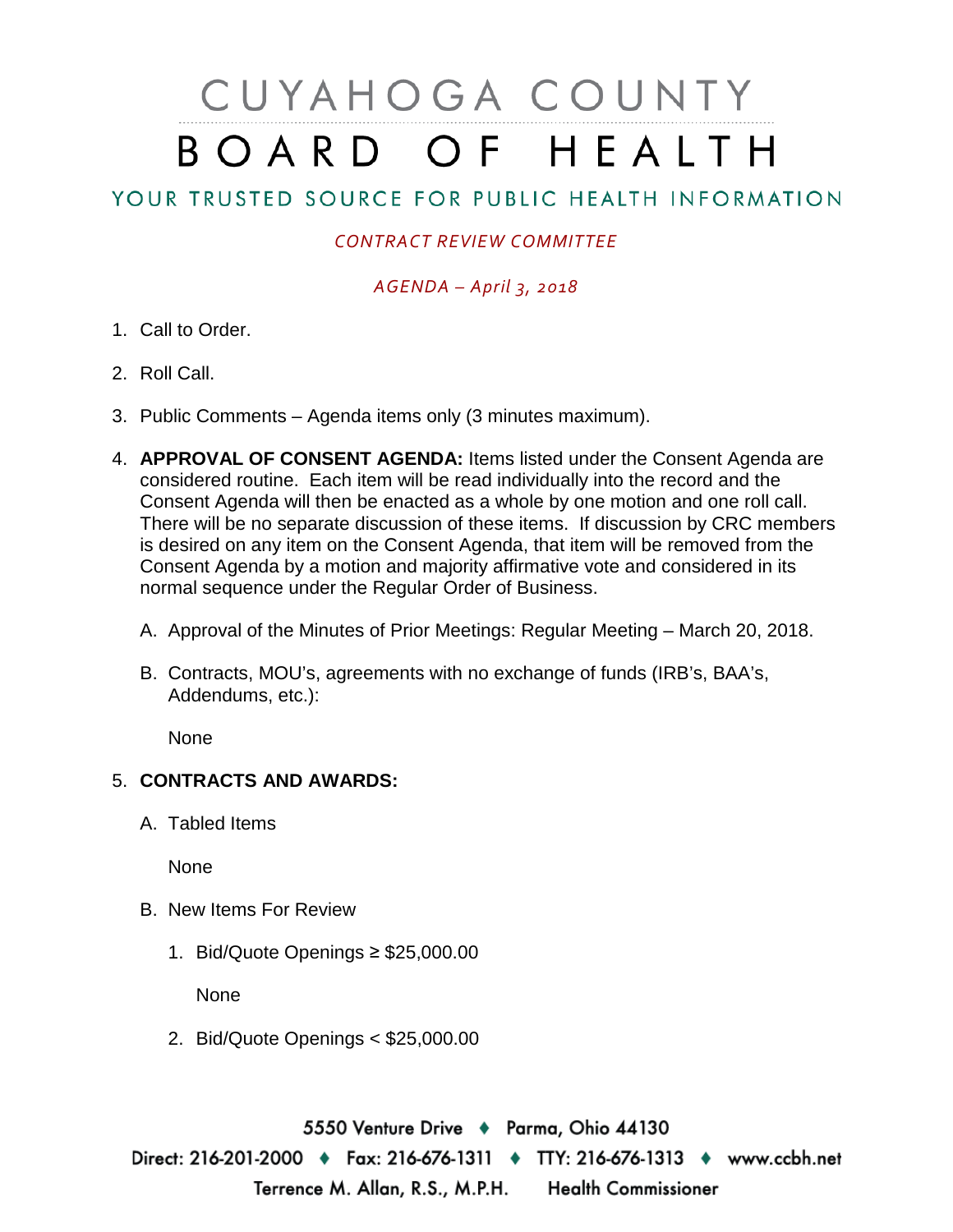- a. CRC 2018-52 10009 Sladden Ave. Garfield Heights, Ohio 44125
- b. CRC 2018-53 4857 E  $88^{th}$  St. Garfield Heights, Ohio 44125
- c. CRC 2018-54 1239 Dorsh Rd. South Euclid, Ohio 44121
- d. CRC 2018-55 13125 Darlington Ave. Garfield Heights, Ohio 44125
- e. CRC 2018-56 26501 Oriole Ave. Euclid, Ohio 44132
- f. CRC 2018-57 7911 Newport Ave. Parma, Ohio 44129
- 3. Expenditures: Contracts < \$25,000.00
	- a. CRC 2018-58 Prevention and Wellness Services submitting a contract with Promesa Consulting Group under the Ryan White Part A Program grant from March 1, 2018 through February 28, 2019. Amount to be paid to Promesa Consulting Group is not to exceed \$24,051.00.

Purpose: To provide Planning Council management support to the full and subcommittees.

Funding Source: 100% reimbursable through the FY2019 HRSA Ryan White grant

b. CRC 2018-59 Administration Services submitting a contract with the Cuyahoga County Agricultural Society for space rental from August 7, 2018 through August 12, 2017 at the Cuyahoga County Fair. Amount to be paid to the Cuyahoga County Agricultural Society is not to exceed \$350.00.

Purpose: To promote agency awareness during the Cuyahoga County Fair.

5550 Venture Drive → Parma, Ohio 44130 Direct: 216-201-2000 ♦ Fax: 216-676-1311 ♦ TTY: 216-676-1313 ♦ www.ccbh.net Terrence M. Allan, R.S., M.P.H. **Health Commissioner**